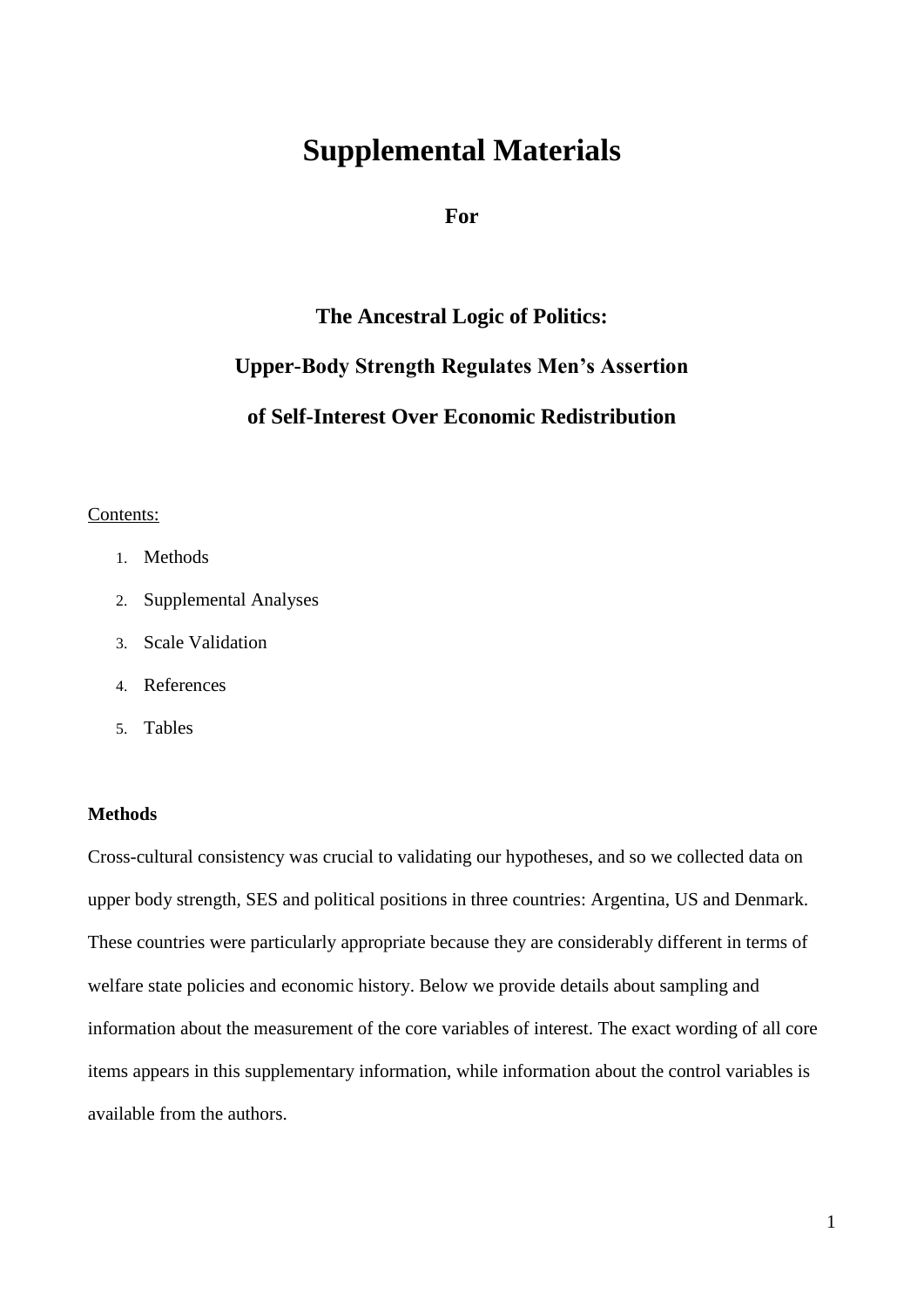#### *Samples*

Each study was geared to maximize the internal validity of either upper body strength or SES. In the studies conducted in Argentina (113 males, 110 females, average age = 21.00) and the US (211 males and 275 females, average age  $= 19.1$ ), we relied on samples drawn from university communities (Universidad de Buenos Aires and University of California, Santa Barbara, respectively). Due to the accessibility of the subjects, trained research assistants were able to obtain direct and highly reliable measures of the subjects' upper body strength. To provide proxies of SES in these samples, we rely on the two main approaches in extant studies of college samples: Measures of subjects' own subjective sense of SES (Argentina) and objective measures based on the SES of the parents (US). Our final study was conducted in Denmark. Using a survey agency, measures were collected over the internet from a nationally representative sample of Danish citizens. Subjects were drawn from YouGov Zapera's standing webpanel based on quota sampling such that the sample was nationally representative on sex, age and geographical location. The response rate was 34%. This sample allows us to get a highly reliable and varied measure of SES directly based on subjects' own income, living conditions and education. The Danish subjects were instructed on how to self-measure upper body strength (421 males and 372 females returned strength measures, average age  $= 48.04$ ). The studies in Argentina and Denmark were conducted in 2008, while the US study was conducted in 2009.

# *Measuring upper body strength*

As a measure of upper body strength we relied on the flexed biceps circumference of our subjects. Intensive analyses indicate that the best single predictor of upper body strength (as assessed on standardized weight-lifting machines in the gym) is flexed biceps circumference, which alone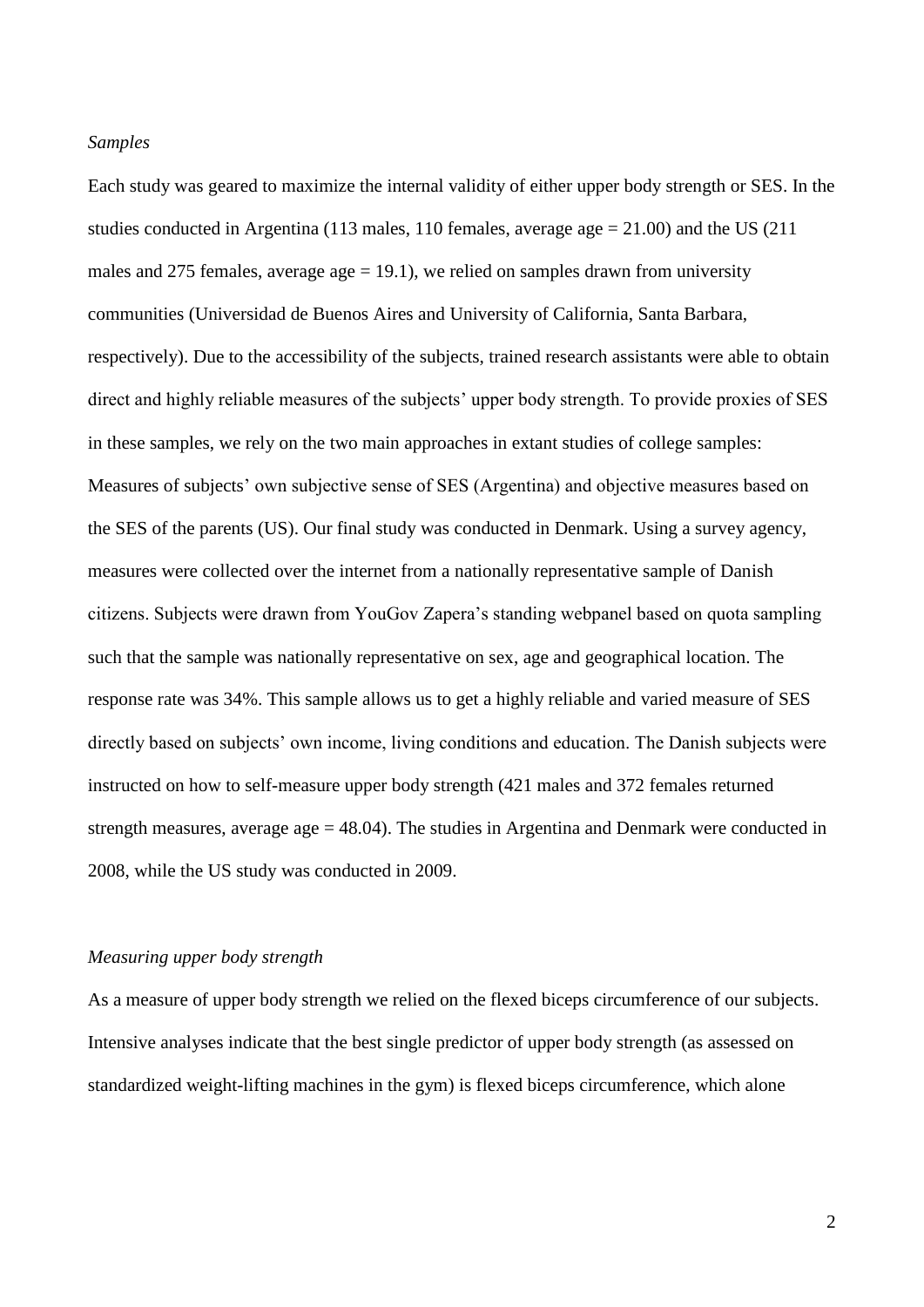accounts for 55% of the variation in weight-lifting ability.<sup>1</sup> In Argentina and US, flexed bicep circumference of the dominant arm was measured to the nearest millimetre.

In Denmark, a protocol was devised and presented to the subjects over the internet instructing them on how to measure their biceps correctly. The protocol included an image of a male measuring his biceps in the correct way. In addition, subjects were presented with the option of skipping the task to avoid false reporting. The wording of the protocol was the following: "To answer this question you need a ruler and a piece of string. If you have a soft tape measure, it is even better. The purpose of this task is to get a precise measure of the circumference of your upper arm, when you have flexed your upper arm muscle (also called the bicep). The picture shows how to achieve the measure. Use the string or tape measure to measure around your arm where the flexed muscle is thickest. Please measure directly at your arm and not outside your clothes. Make sure the string or tape measure is tight and straight around the arm. If possible, you can use a mirror or get another person to help you. If you are using a string you can subsequently measure the circumference using the ruler. Write the measure in centimeters as precisely as possible. For example: If the circumference is 31 centimeter and 5 millimeter, write 31.5." The measures of three subjects were removed because their self-reported bicep circumferences were unrealistic (3, 250 and 295 cm).

# *Measuring socio-economic status*

In the Argentinean sample, we relied on subjective SES measures in order to get a valid measure from a student population. The SES measure consisted of four individual items. Subjects were asked to rate on 7-point scales, first, their current economic situation and, second, the economic situation in the house in which they were raised. Third, they were asked to rate from 0-100 how easy it is for them compared to others to get enough money to live. Fourth, subjects were asked to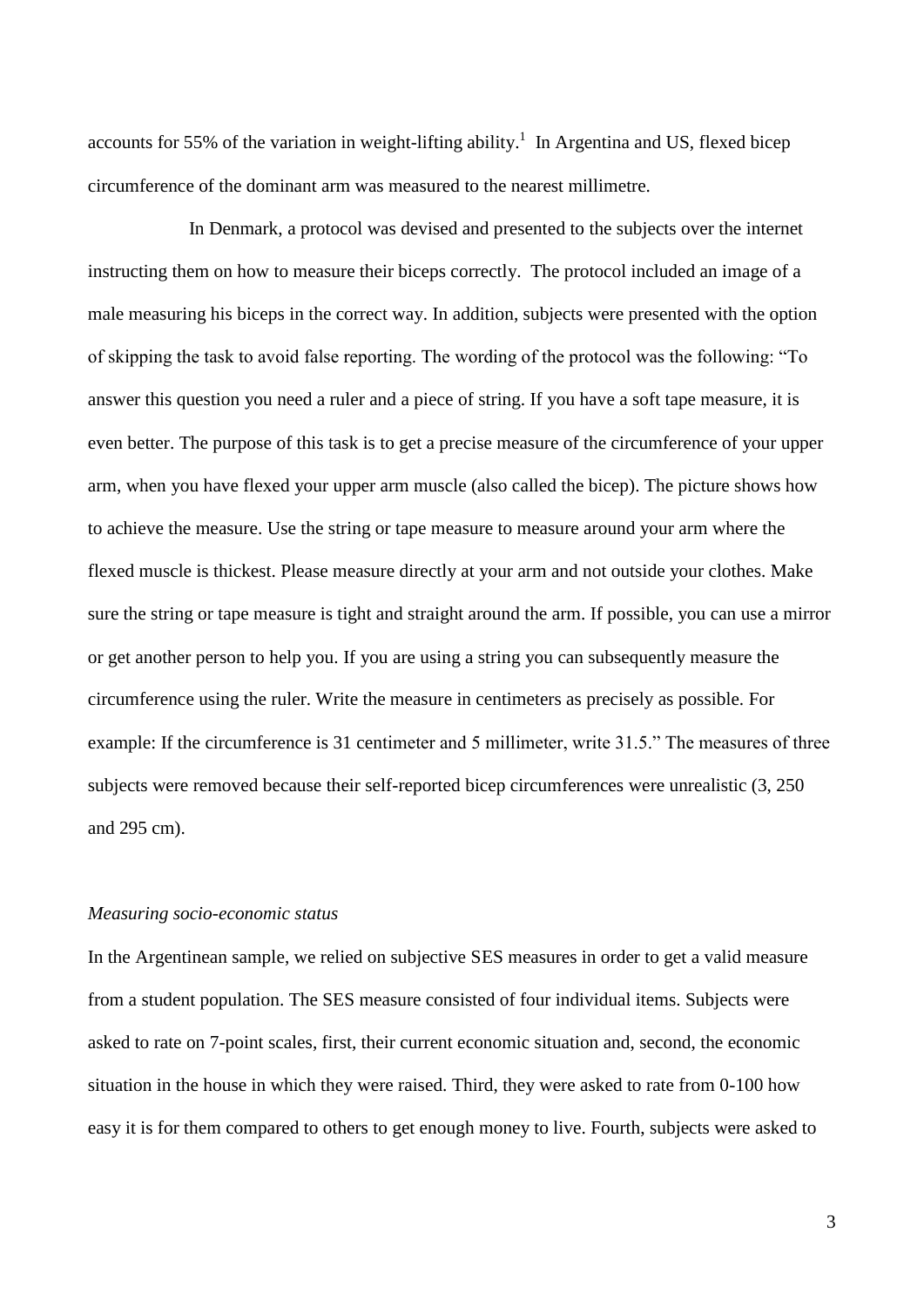provide their monthly income. In the US sample, we used information about parents' SES to get more objective measures of SES from the student population. To measure SES, questions were asked about the level of the education of the subject's mother and father, the personal income in 2009 of the mother and the father and whether at least one of them owned their house. The Danish sample was a nationally representative sample, which allowed us to build a measure of SES based on objective indicators that directly related to the subjects' own SES. To form the index, subjects were asked about their level of education, their degree of ownership of their house (rented, partly owned, owned) and their income (questions on personal and household income were separately asked and averaged). In all three samples, items were z-scored and then added together to form the final index of the subject's SES.

#### *Measuring support for economic redistribution*

In all three samples, subjects were asked to state their degree of agreement with a number of statements about redistribution using 7-point scales. Such survey items have been shown to have strong effects on actual behavior such as, for example, voting behavior. To maximize the ecological validity of our measures, the specific items varied from country to country, thereby allowing the items to take into account country-specific factors regarding the political discussions on redistribution. A subset of the US sample was given all of the items from all three samples and analyses reveal that they all form one coherent scale  $(\alpha = .88)$  (see supplementary discussion in this document). In each sample, answers were averaged to form a scale of support for redistribution (α: Argentina=.47; US=.81; Denmark=.78). While the  $\alpha$ -value of the scale in the Argentinean sample reveals a high level of random noise, the same scale in the US subsample had an α-level of .69, suggesting that the items in general have measurement validity (see supplementary discussion in this document). Also, a reliable subscale with an acceptable α-level ( $α=0.65$ ) can be created in the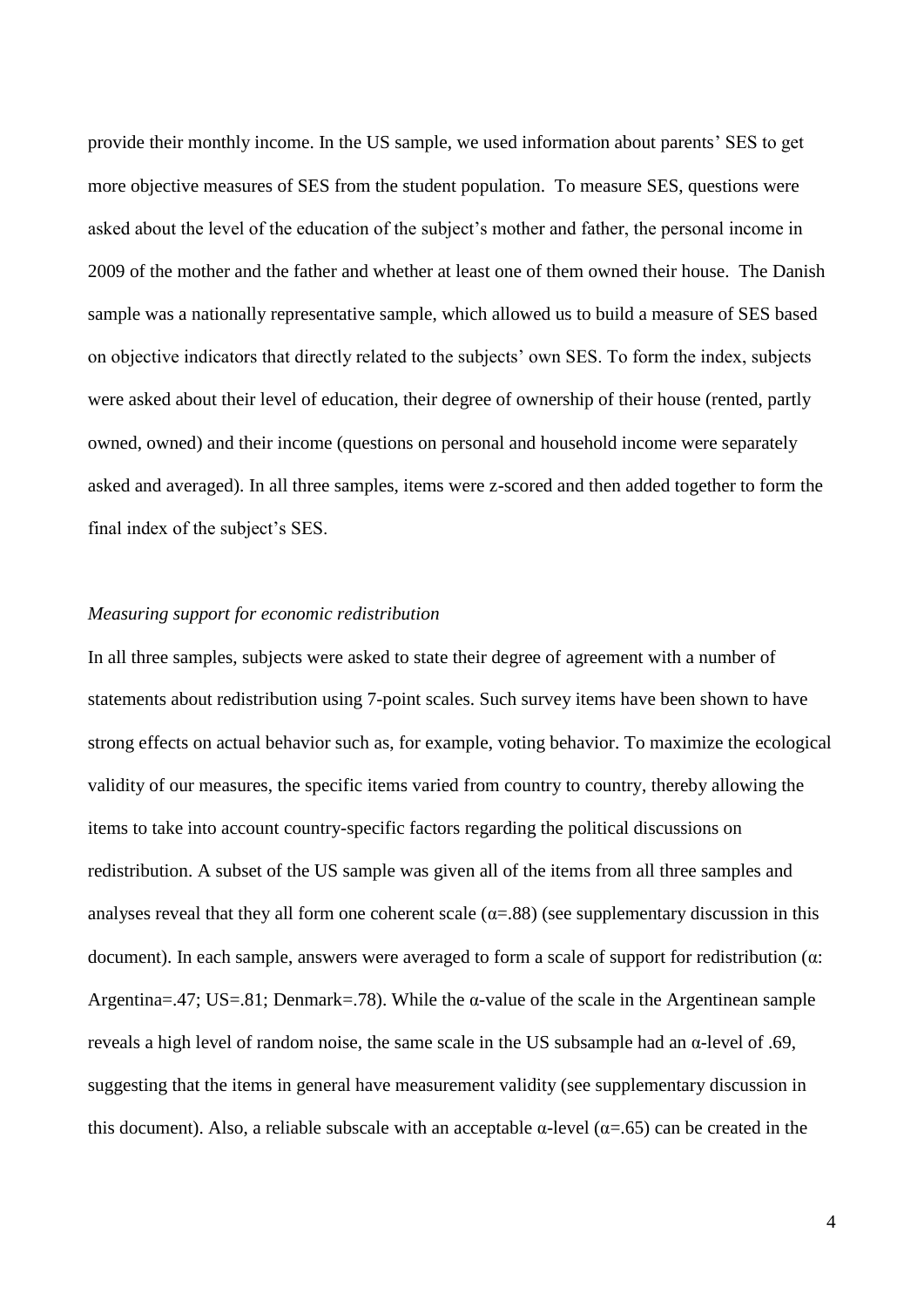Argentina sample (based on item 1 and 4) and this replicates the general findings (see supplementary discussion in this document).

In the Argentinean study, the following statements were used: 1) The government should intervene economically to redistribute the wealth from those having more resources to those having less. 2) It is not fair that people have to pay taxes to fund welfare programs (reversed). 3) The government should raise taxes to give more help to the poor. 4) Inequality in the distribution of wealth is very unjust.

In the US study, the following statements were used: 1) We should resist the demands for higher welfare benefits from people with low incomes (reversed). 2) The wealthy should give more money to those who are worse off. 3) Wealth should be taken from the rich and given to the poor. 4) Wealthy people should not be taxed more heavily than others (reversed). 5) The government should intervene economically to redistribute wealth from those who have more resources to those who have fewer resources. 6) The government should increase taxes and thus give more help to the poor.

In the Danish study, the following statements were used: 1) High incomes should be taxed more than is currently the case. 2) We should resist the demands for higher welfare benefits from people with low incomes (reversed). 3) The wealthy should give more money to those who are worst off. 4) The government spends too much money on the unemployed (reversed). 5) The state has too little control over the business world. 6) In politics, one should strive to assure the same economic conditions for everyone, regardless of education and employment.

#### **Supplemental Analyses**

All statistical models are linear regression models and are all available in the supplementary tables in this document. P-values for the predicted interaction is one-sided, all others are two-sided. In the main text we provide empirical support for the prediction that strong men who are high in SES

5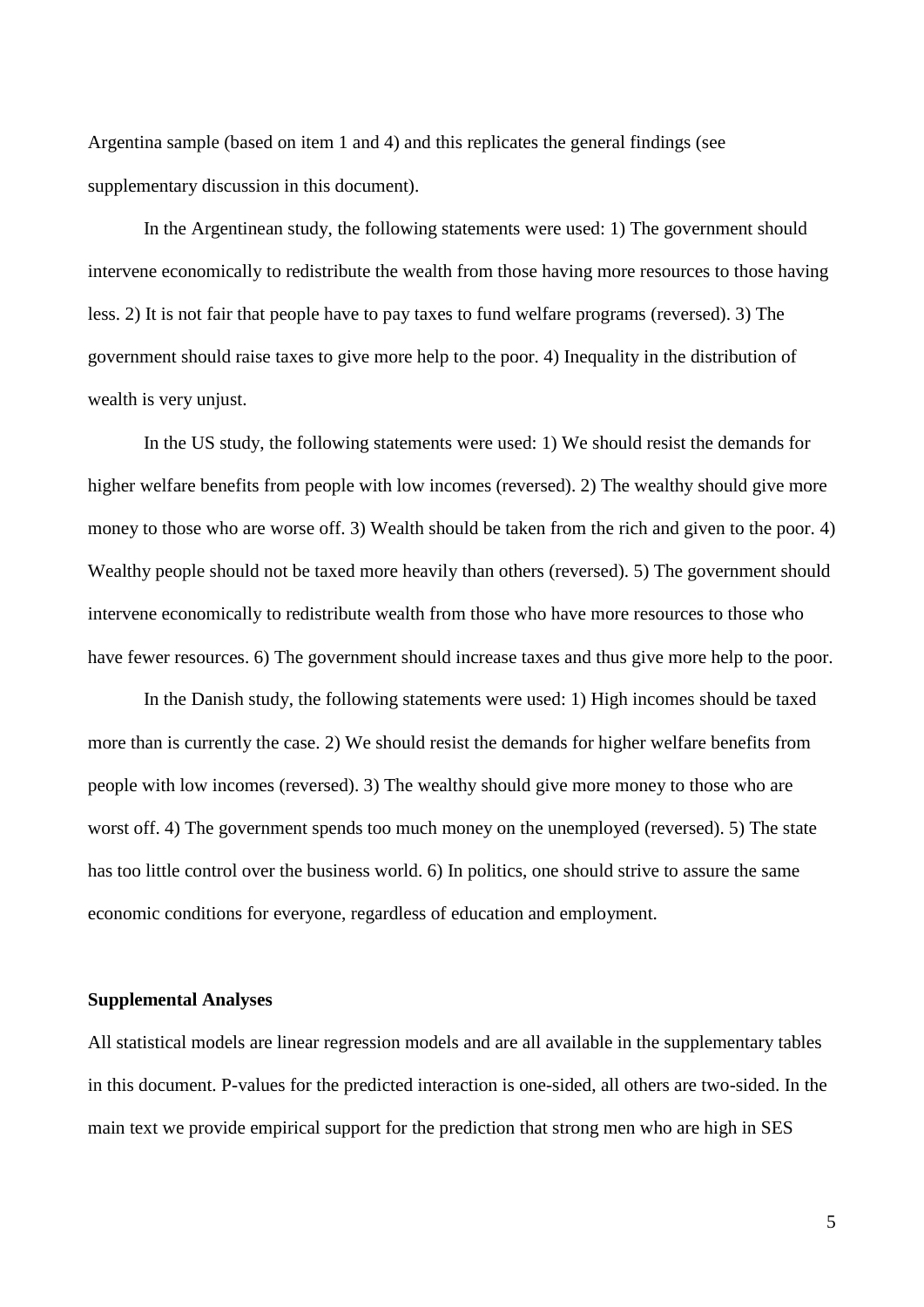oppose redistribution whereas strong men who are low in SES favour redistribution. Here, in this supplementary information, we test the robustness of this core finding by controlling for a range of potential confounds. All these analyses are displayed in Supplementary Tables 1-3.

Model 1 in Tables 1-3 shows the basic linear regression model used to estimate Figure 1 in the main text. The other models in Tables 1-3 control different potential confounds on the interaction effect. First, in each country, we added three basic controls: subjects' age, BMI and general political ideology in the form of self-placement on the political left-right spectrum (see Model 2, Tables 1-3). Age is a potential confounding variable with regards to flexed bicep circumference (younger people are stronger), BMI as a measure of body fat is another potential confounding variable with regards to flexed bicep circumference (fat as well as muscles increase circumference), while political ideology is the traditional major predictor of political attitudes. Across the three countries, the predicted interaction effect among males is robust to the inclusion of these variables. In the US, the interaction effect is not only robust for the inclusion of these control variables but is amplified by their inclusion (i.e., the variables work as suppressors). By implication, the predicted marginal effects displayed in Figure 1 Panel B underestimate the true effects of upper body strength on support for redistribution in the US sample.

In the US and Danish studies, we measured additional control variables that are more narrowly tied to the issue of redistribution. For example, previous studies have revealed that perceptions of and feelings towards welfare recipients are particularly powerful predictors of support for redistribution. Therefore, we add to the model the subjects' perceptions of the laziness and the intelligence of recipients of social welfare as well as measures of feelings of anger and compassion towards welfare recipients (see Model 3, Tables 2 and 3). The interactive effects of upper body strength on support for redistribution are robust to the inclusion of these variables in both the US (Model 3, Table 2) and Denmark (Model 3, Table 3). Finally, in the Danish study we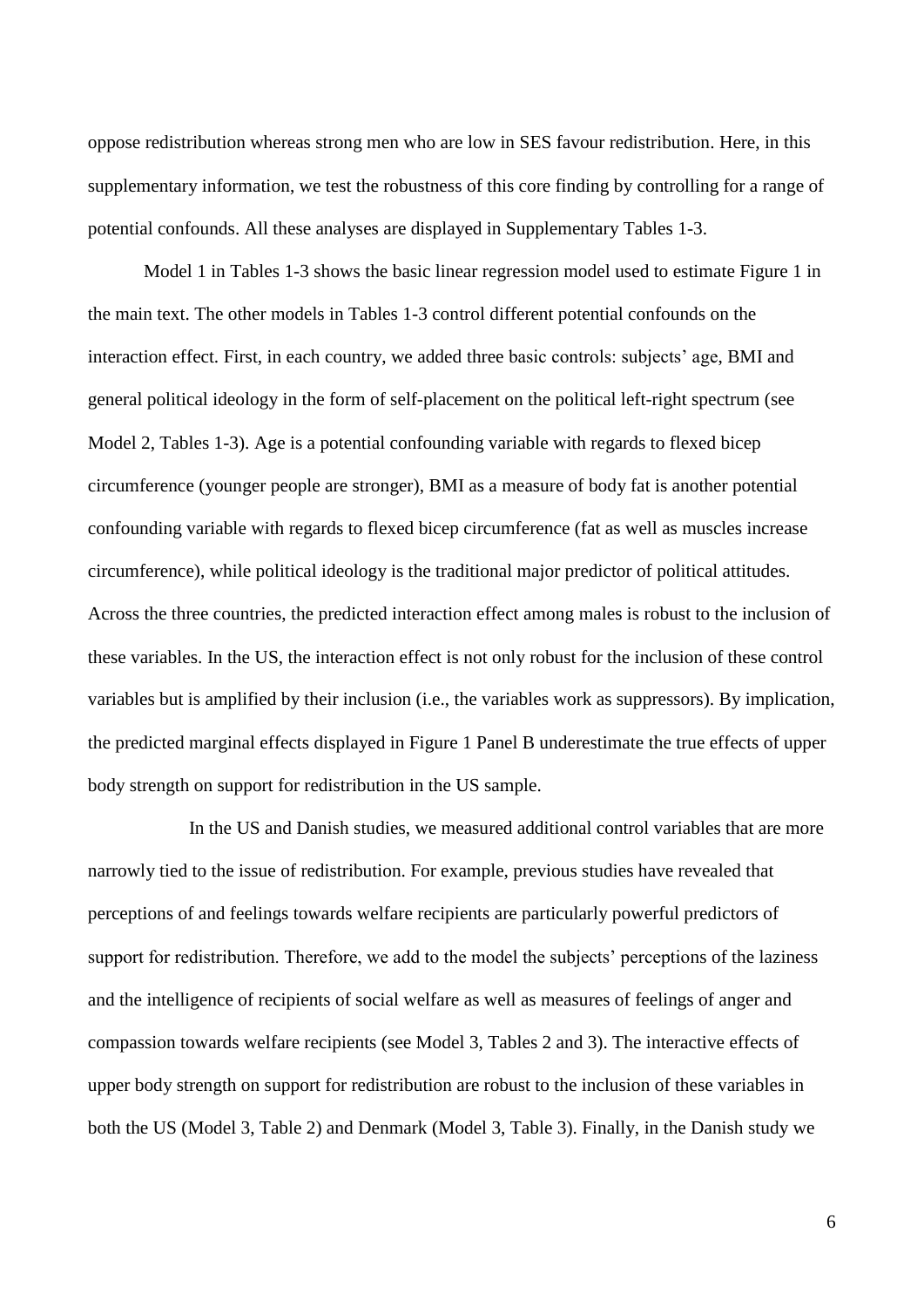included two additional potential confounds of upper body strength: whether the subject is employed as a manual worker and how many hours per week the subject engages in physical exercise. Even in this highly elaborate model, the predicted interaction effect stays significant (see Model 4, Table 3).

### **Scale validation**

The above analyses increase our confidence that the effects of upper body strength on political positions are not spurious but reflect the operations of evolved decision-making mechanisms. To provide further confidence in our results, we now turn towards our main dependent variable, support for redistribution, and provided additional analyses of the validity of our measure.

# *Convergent validity of scales measuring support for redistribution*

Each study uses a different scale to measure support for redistribution, thereby allowing the items to take into account country-specific factors regarding the political discussions on redistribution. While this maximizes the ecological validity of our measures, it would provide additional confidence in our results if we could directly demonstrate that these different scales do capture the same underlying dimension. To demonstrate this, a subset of the US subjects in study 2 was presented with the redistribution items from all three studies. Analyses of this subsample demonstrate that all scales are highly related and have intercorrelations between .75 and .87. As further evidence of this, a scale consisting of all items has an alpha of .88. Furthermore, we can test whether it is possible to replicate the interaction effect in the subsample from study 2 on the scales from study 1 (alpha = .69) and 3 (alpha = .75). The analyses are presented in supplementary table 4. As can be seen, there is a highly significant interaction effect on support for redistribution as measured by the scale from study 1 and on support as measured by a combination of all three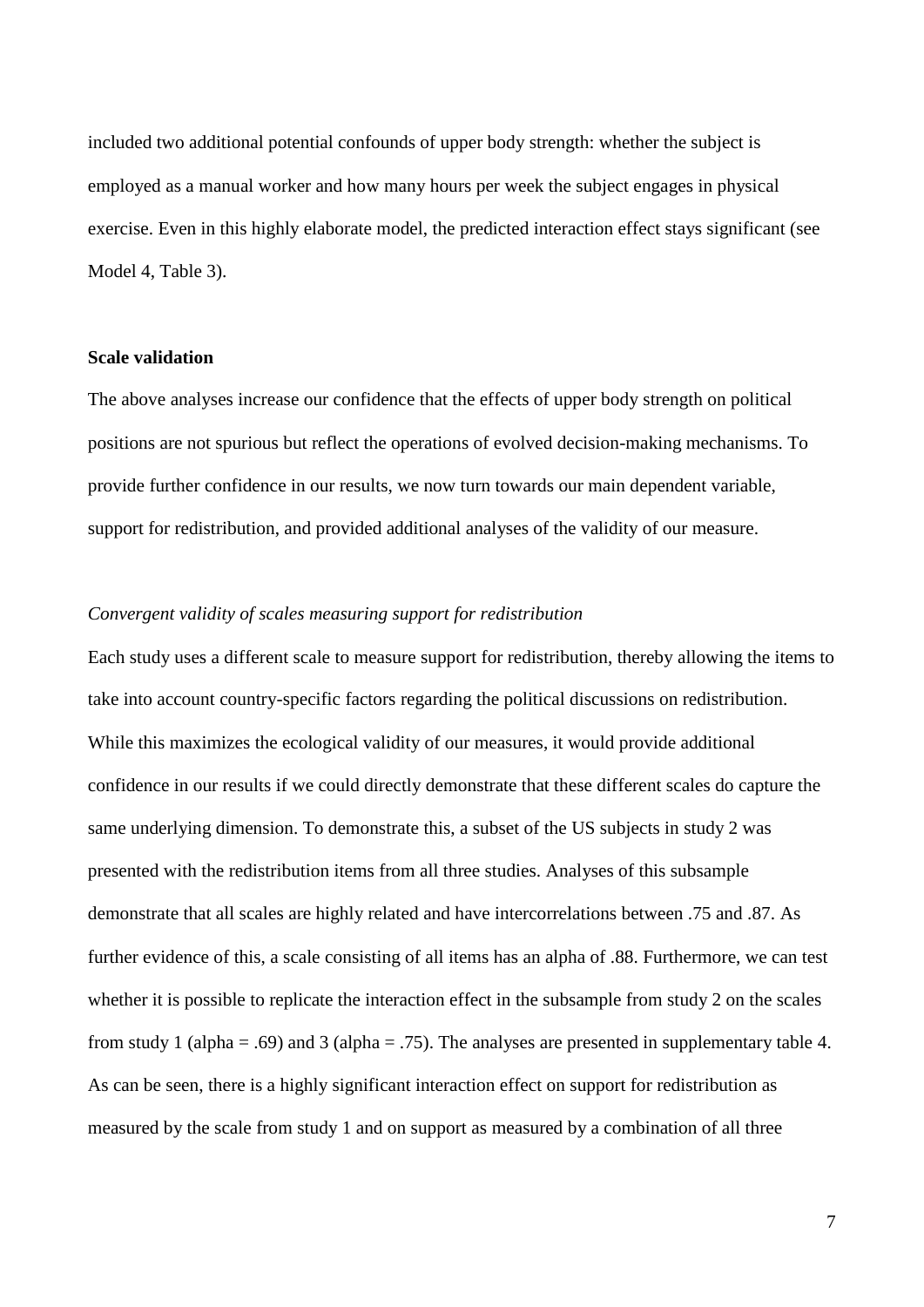scales. The interaction effect is not significant when the scale from the Danish study are used to gauge the US subjects' support for redistribution. This arises because two of the items are somewhat unreliable in a US context. Hence, for items 5 and 6, the inter-item correlations range from as low as .11 to .30. These two items are also those that express the idea of European-style market intervention most clearly and, hence, could sound odd and unfamiliar to the US subjects. When these two unreliable items are removed (alpha after removal  $= .72$ ), the interaction effect becomes significant.

## *Robustness of the Argentina study*

The scale measuring support for redistribution in the Argentina sample has a low  $\alpha$ -level and, hence, is affected by a high level of random noise. Hence, the consistency of the results across the samples is achieved in spite of this noise. A subscale with an acceptable  $\alpha = .65$  can be formed from items 1 and 4. In support of the validity of the findings, we find a significant interaction effect between males' socioeconomic status and their upper body strength on this subscale ( $F_{1,102}=4.255$ , *p*  $=.021).$ 

#### **References**

Sell, A., Cosmides, L., Tooby, J., Sznycer, D., von Rueden, C., & Gurven, M. (2009). Human adaptations for the visual assessment of strength and fighting ability from the body and face. *Proceedings of the Royal Society B: Biological Sciences, 276,* 575–584.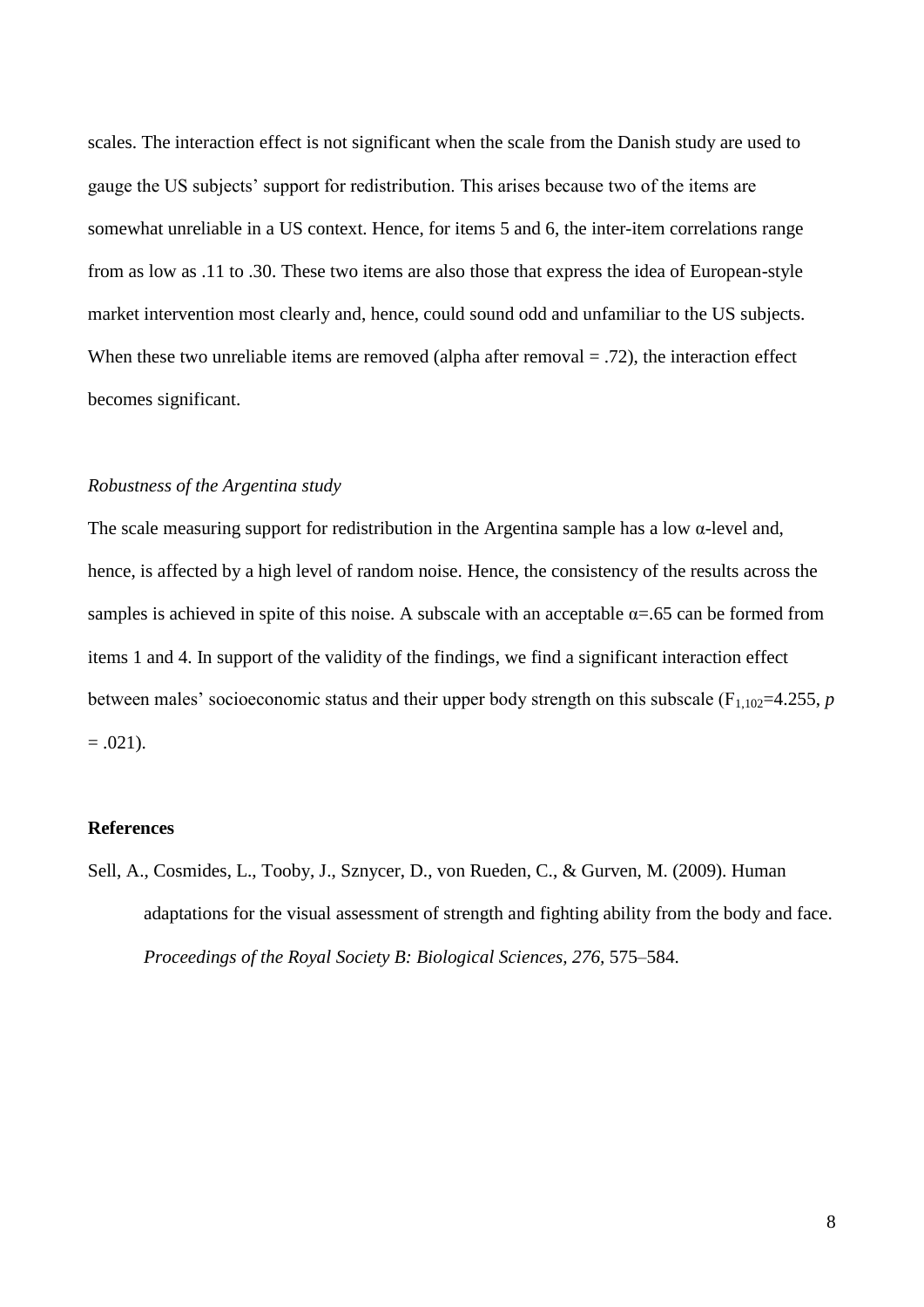| $\circ$                   | <b>Model 1</b> |      | <b>Model 2</b> |      |  |
|---------------------------|----------------|------|----------------|------|--|
|                           | Coeff.         | D    | Coeff.         | P    |  |
| Constant                  | .246           | .039 | .193           | .071 |  |
| <b>SES</b>                | .147           | .225 | .122           | .252 |  |
| Upper-body strength       | $-186$         | .117 | .021           | .883 |  |
| $\times$ SES <sup>1</sup> | $-.336$        | .003 | $-0.256$       | .01  |  |
| Age                       |                |      | $-.034$        | .699 |  |
| <b>BMI</b>                |                |      | $-.143$        | .251 |  |
| Political ideology        |                |      | .425           | .000 |  |
| $R^2$                     |                | .082 | .293           |      |  |
| N                         |                | 101  | 100            |      |  |

Supplementary Table 1. How upper body strength and SES shape support for redistribution in men. Argentina sample, males only. With controls.

Notes. Coefficients are OLS unstandardized regression coefficients computed from z-scored variables and are comparable to standardized regression coefficients. Variables were z-scored prior to separating males from females in the analyses. High value on the dependent variable indicates support for redistribution. Changes in N are due to missing data on control variables.

<sup>1</sup>P-values are one-sided due to the directionality of the interaction hypothesis; all other p-values are two-sided.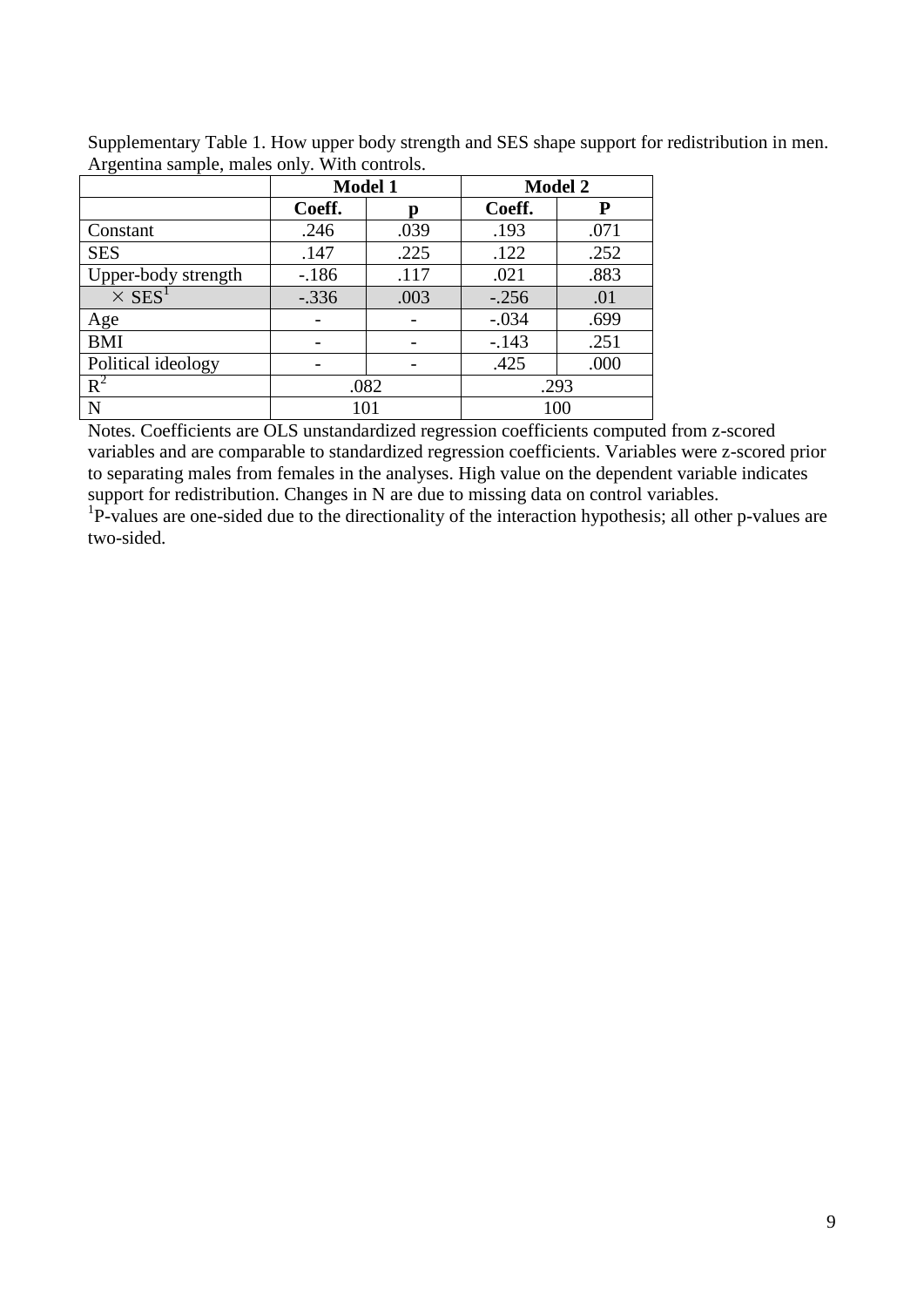|                                       | <b>Model 1</b> |                          | <b>Model 2</b>           |      | <b>Model 3</b> |      |
|---------------------------------------|----------------|--------------------------|--------------------------|------|----------------|------|
|                                       | Coeff.         | n                        | Coeff.                   | n    | Coeff.         |      |
| Constant                              | $-.108$        | .258                     | $-.069$                  | .384 | $-.151$        | .098 |
| <b>SES</b>                            | .150           | .147                     | .202                     | .019 | .134           | .113 |
| Upper-body strength                   | $-.021$        | .818                     | $-.004$                  | .955 | $-.002$        | .980 |
| $\times$ SES <sup>1</sup>             | $-.246$        | .007                     | $-.307$                  | .000 | $-.246$        | .001 |
| Age                                   |                |                          | .001                     | .888 | .001           | .985 |
| <b>BMI</b>                            |                |                          | $-.001$                  | .871 | .049           | .545 |
| Political ideology                    |                |                          | .575                     | .000 | .341           | .000 |
| Welfare recipients are lazy           |                |                          |                          |      | $-.241$        | .003 |
| Welfare recipients are unintelligent  |                | $\overline{\phantom{0}}$ | $\overline{\phantom{0}}$ |      | $-.099$        | .113 |
| Anger towards welfare recipients      | -              |                          | $\overline{\phantom{0}}$ |      | .033           | .653 |
| Compassion towards welfare recipients |                |                          | $\overline{\phantom{0}}$ |      | .269           | .000 |
| $R^2$                                 | .032           |                          | .34                      |      | .562           |      |
| $\mathbf N$                           | 204            |                          | 202                      |      | 139            |      |

Supplementary Table 2. How upper body strength and SES shape support for redistribution in men. US sample, males only. With controls.

Notes. Coefficients are OLS unstandardized regression coefficients computed from z-scored variables and are comparable to standardized regression coefficients. Variables were z-scored prior to separating males from females in the analyses. High value on the dependent variable indicates support for redistribution. Changes in N are due to missing data on control variables (the items on welfare recipients are only asked in some of the waves of data collection).

<sup>1</sup>P-values are one-sided due to the directionality of the interaction hypothesis; all other p-values are two-sided.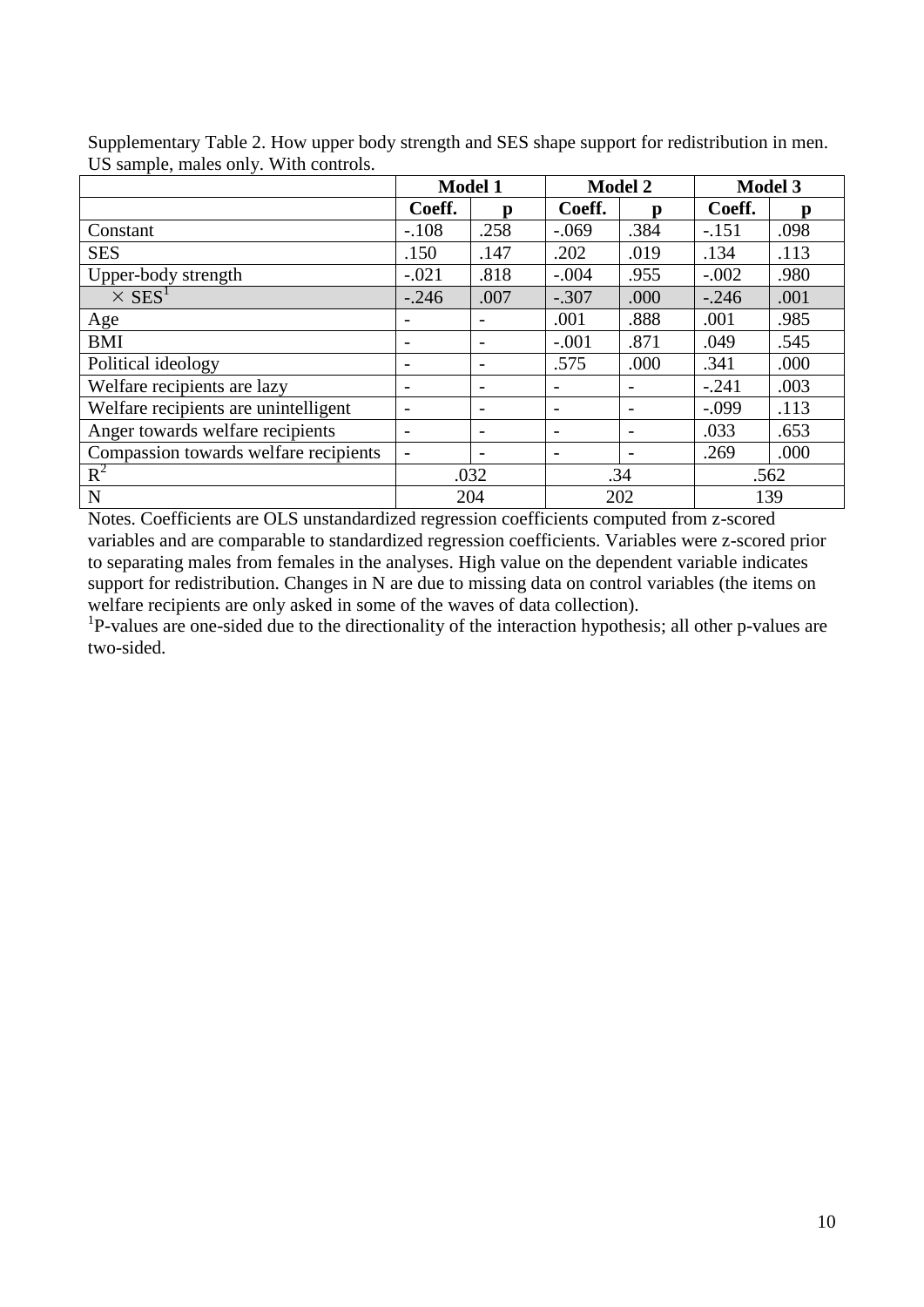|                                      | <b>Model 1</b>           |                          | <b>Model 2</b>           |                          | <b>Model 3</b>               |      | <b>Model 4</b> |      |
|--------------------------------------|--------------------------|--------------------------|--------------------------|--------------------------|------------------------------|------|----------------|------|
|                                      | Coeff.                   | p                        | Coeff.                   | p                        | Coeff.                       | p    | Coeff.         | p    |
| Constant                             | $-.037$                  | .447                     | $-0.019$                 | .645                     | .011                         | .785 | .002           | .955 |
| <b>SES</b>                           | $-.309$                  | .000                     | $-215$                   | .000                     | $-.197$                      | .000 | $-.174$        | .000 |
| Upper-body strength                  | .033                     | .493                     | .112                     | .009                     | .082                         | .057 | .073           | .090 |
| $\times$ SES <sup>1</sup>            | $-.152$                  | .001                     | $-.135$                  | .001                     | $-.141$                      | .001 | $-124$         | .004 |
| Age                                  |                          |                          | .187                     | .000                     | .096                         | .001 | .156           | .000 |
| <b>BMI</b>                           |                          |                          | $-.002$                  | .969                     | .104                         | .884 | $-.015$        | .71  |
| Political ideology                   |                          |                          | .557                     | .000                     | .494                         | .000 | .468           | .000 |
| Welfare recipients are lazy          | $\overline{\phantom{m}}$ | $\overline{\phantom{a}}$ | $\overline{\phantom{a}}$ | $\overline{\phantom{a}}$ | .044                         | .085 | $-.099$        | .064 |
| Welfare recipients are unintelligent |                          |                          | $\qquad \qquad$          | $\overline{\phantom{a}}$ | .110                         | .000 | .036           | .388 |
| Anger towards welfare recipients     |                          |                          | $\overline{\phantom{a}}$ | $\overline{\phantom{a}}$ | $-.094$                      | .083 | $-.088$        | .049 |
| Compassion towards welfare recip.    | $\overline{\phantom{a}}$ | $\overline{\phantom{a}}$ | $\overline{\phantom{a}}$ | $\overline{\phantom{a}}$ | $-.13$                       | .574 | .154           | .000 |
| Weekly hours of exercise             |                          |                          | $\overline{\phantom{a}}$ | $\overline{\phantom{a}}$ | $\overline{\phantom{0}}$     |      | $-.021$        | .577 |
| Occupation: Non-worker               |                          |                          |                          |                          | $\qquad \qquad \blacksquare$ |      | $-.107$        | .005 |
| $R^2$                                | .124                     |                          | .439                     |                          | .479                         |      | .490           |      |
| ${\bf N}$                            | 418                      |                          | 402                      |                          | 381                          |      | 380            |      |

Supplementary Table 3. How upper body strength and SES shape support for redistribution in men. Denmark sample, males only. With controls.

Notes. Coefficients are OLS unstandardized regression coefficients computed from z-scored variables and are comparable to standardized regression coefficients. Variables were z-scored prior to separating males from females in the analyses. High value on the dependent variable indicates support for redistribution. Changes in N are due to missing data on control variables. <sup>1</sup>P-values are one-sided due to the directionality of the interaction hypothesis; all other p-values are two-sided